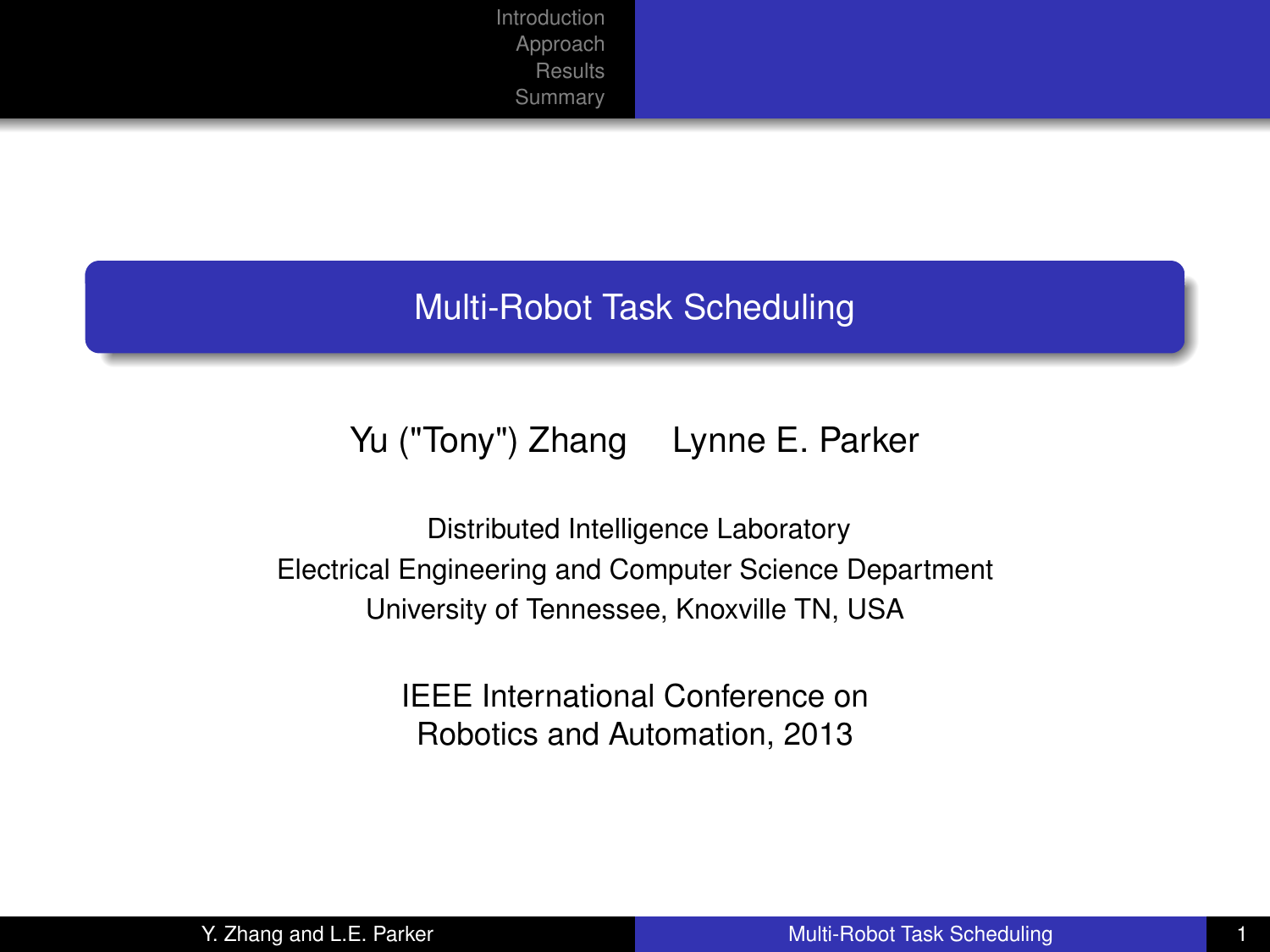**[Background](#page-1-0)** 

# Multi-robot task scheduling

### Multi-robot tasks:

Individual robots may not have all the required capabilities



Scheduling:

- A set of robots,  $R = \{r_1, ..., r_i, ...\}$
- <span id="page-1-0"></span>A set of tasks,  $\mathcal{T} = \{t_1, ..., t_l, ...\}$

Build a schedule to optimize a *func*, {*R<sup>l</sup>* , *s<sup>l</sup>* , *pl*}*<sup>l</sup>*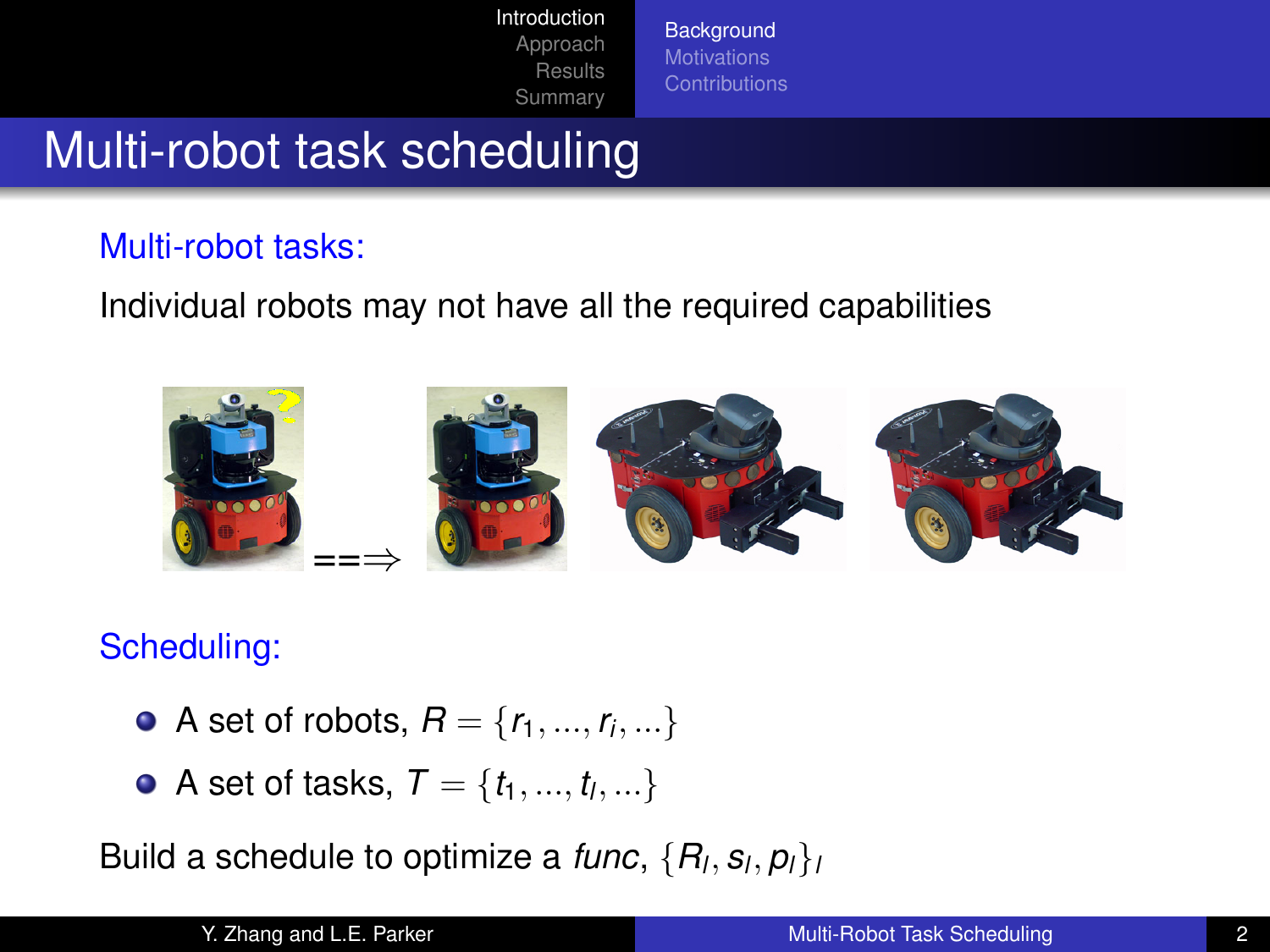**[Background](#page-1-0)** 

# Multi-robot task scheduling

To represent a general scheduling problem: *P*|*T*|*func*

### Multi-robot task scheduling:

- *• P* → Multi-purpose processor
- $\bullet$  *T*  $\rightarrow$  Multi-processor task
- **•** Restrictions:
	- Execution is non-preemptive
	- Robots are non-divisible

or the *MPM MPT* problem [\[Gerkey and Mataric, 2004\]](#page-27-1)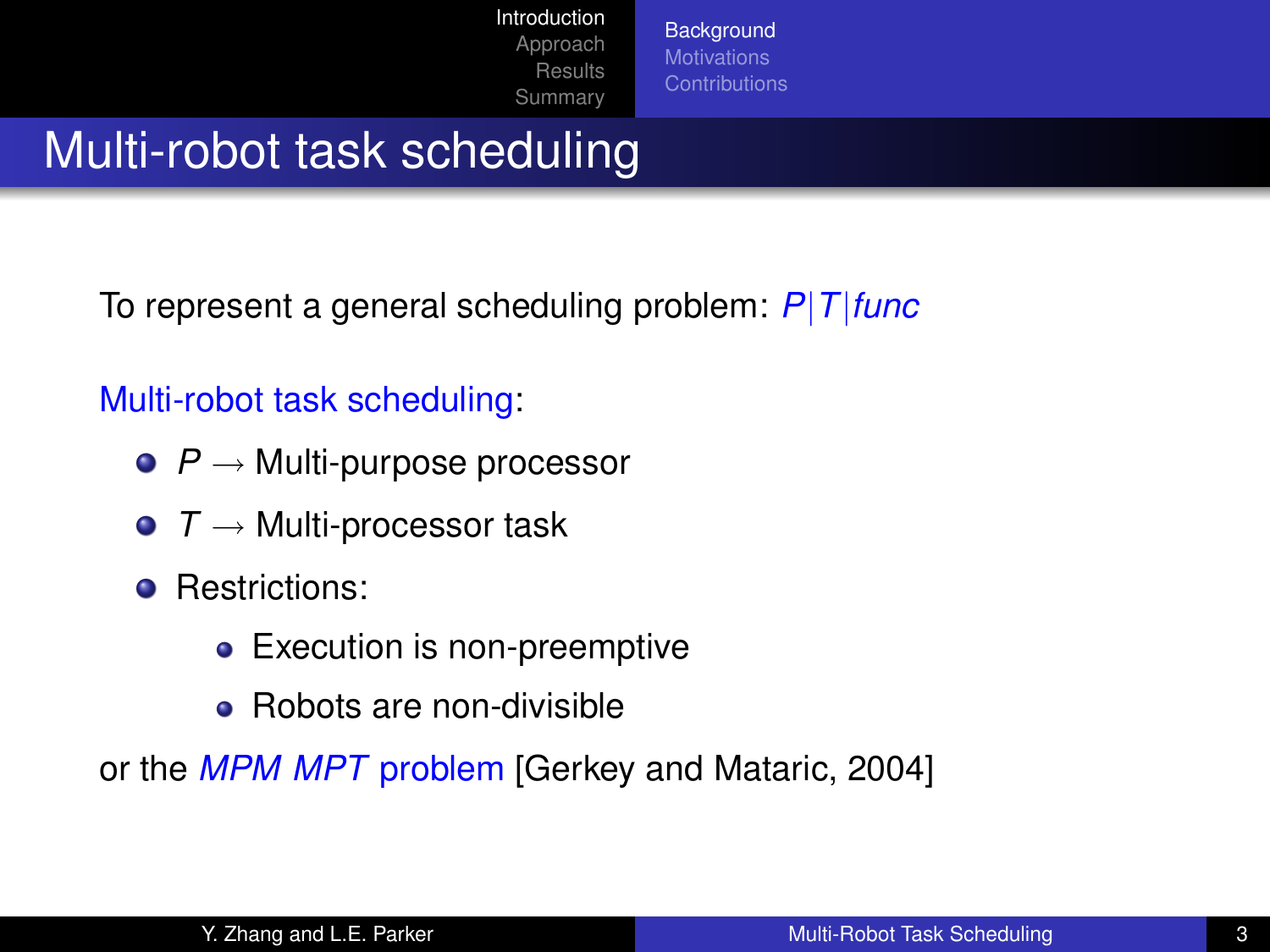**[Background](#page-1-0) [Motivations](#page-3-0)** 

# Complexity of *MPM MPT*

With  $func = \sum_l e_l$ :

- MPM: polynomial-time solvable
- **•** *MPT*: *NP*-hard
- $\bullet$  *MPT2:*  $\land \mathcal{P}$ -hard

Two types of multi-robot tasks:

- Loosely coupled: reducible to single robot tasks (*MPM MPT* becomes *MPM*)
- <span id="page-3-0"></span>• Tightly coupled: ?

Efficient algorithms, preferably with solution bounds, are needed.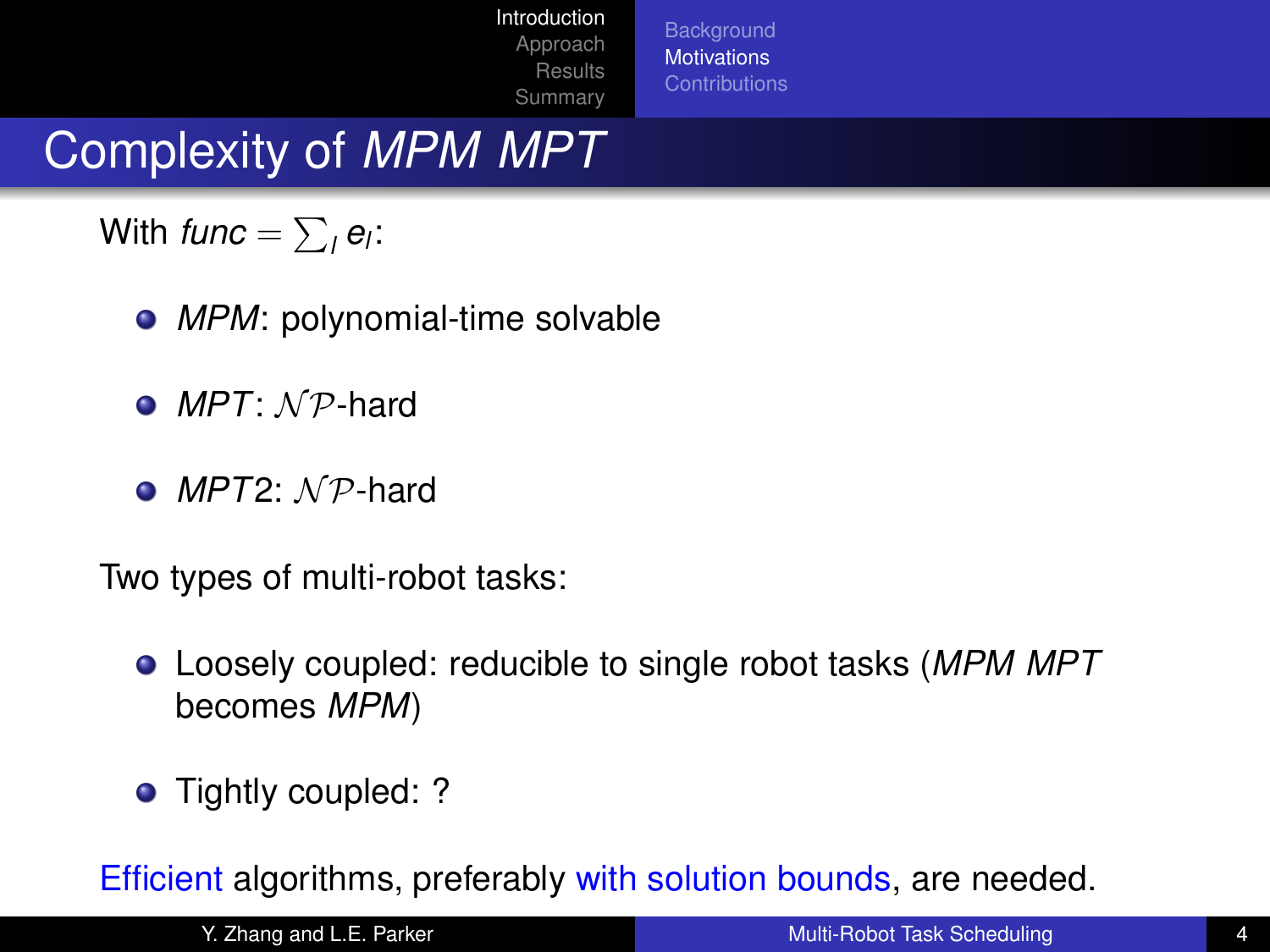**[Background](#page-1-0) [Motivations](#page-3-0)** 

Scheduling for tightly coupled multi-robot tasks

Steps:

- 1 Reduce *MPM MPT* to *MPM*
- 2 Solve the *MPM* problem

When considering a coalition as a robot, *MPM MPT* becomes *MPM*.

*However*, coalitions can interfere with each other:

Coalition 1:  $\{r_1, r_4, r_5\}$ Coalition 2:  ${r_4, r_6}$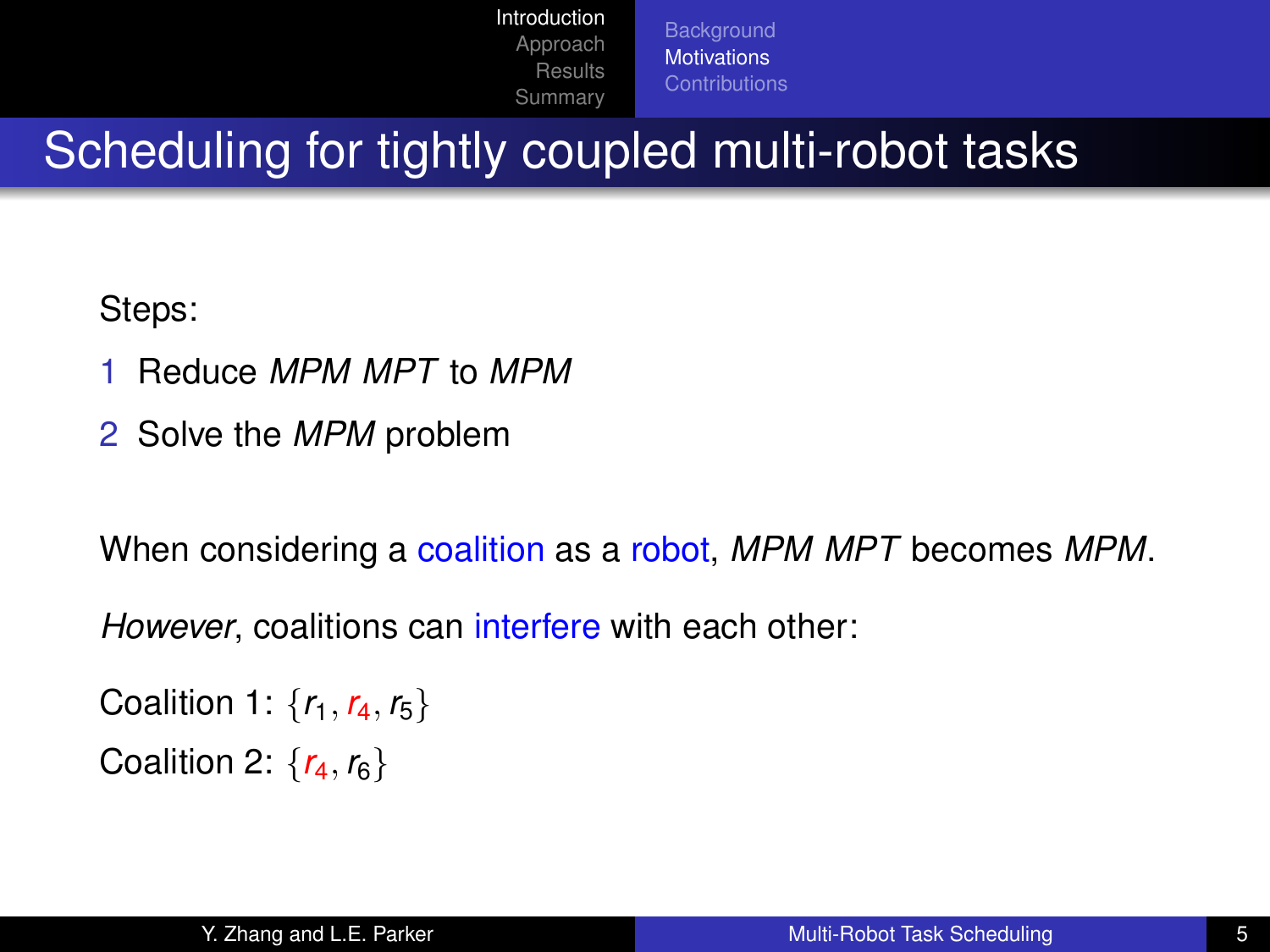<span id="page-5-0"></span>**[Background](#page-1-0) [Contributions](#page-5-0)** 

# **Contributions**

- Considers the scheduling problem for multi-robot tasks at the coalition level
- **•** Proposes four efficient heuristics to address the problem with provable solution bounds
- **•** Provides formal analyses and simulation results to demonstrate and compare their performances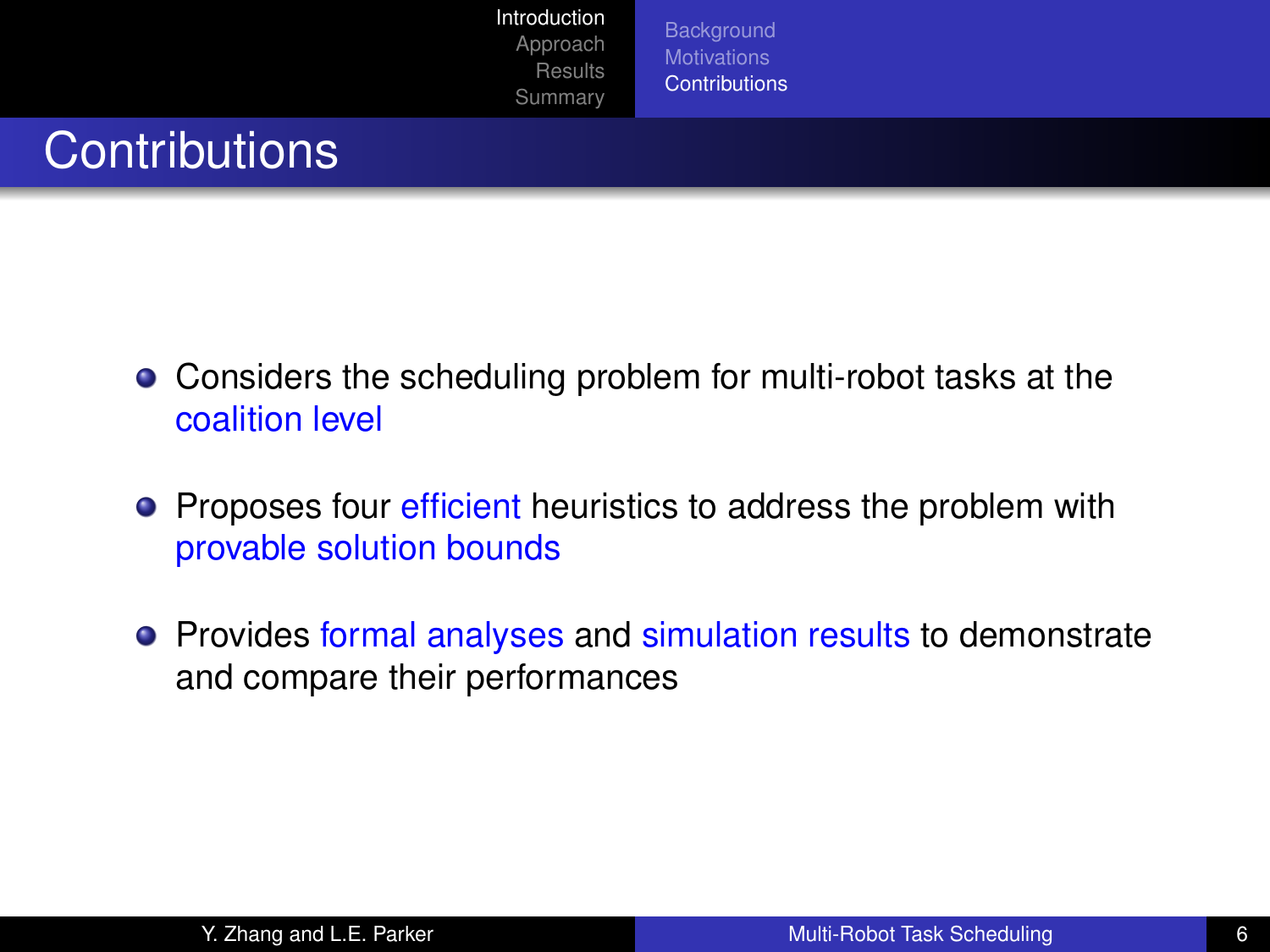[MinProcTime](#page-7-0) **[MinStepSum](#page-8-0) [InterfereAssign](#page-9-0) [MinInterfere](#page-14-0)** 

# **Notations**

### <span id="page-6-0"></span>Table: NOTATIONS USED

| R               | Set of robots                     |               |
|-----------------|-----------------------------------|---------------|
| C               | Set of coalitions                 | $\mathcal{C}$ |
|                 | Set of tasks                      |               |
| р <sub>il</sub> | Processing time of $t_i$ by $c_i$ |               |
| $e_{l}$         | End time of task $t_i$            |               |

 $W$ e consider *func* =  $\sum_{l}e_{l}$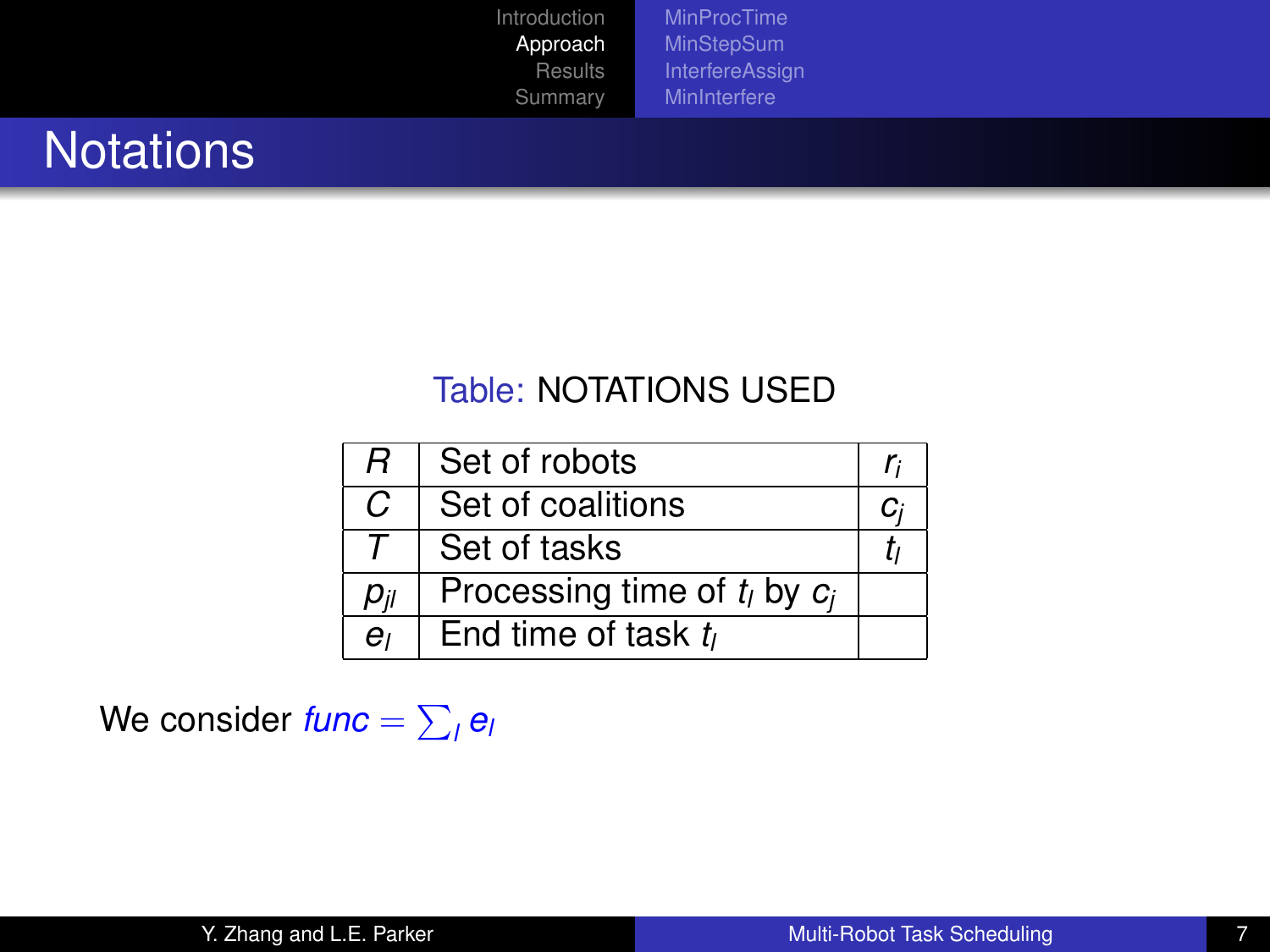<span id="page-7-0"></span>[MinProcTime](#page-7-0) **[MinStepSum](#page-8-0) [InterfereAssign](#page-9-0) [MinInterfere](#page-14-0)** 

# **MinProcTime**

### Definition (*MinProcTime)*

At each step:

- **1** Find the assignment that has the smallest  $p_{ij}$
- 2 Schedule the task at the earliest possible time

#### Theorem

The MinProcTime heuristic yields a solution quality bounded by  $\frac{|T|+1}{2}$ .

### Tight solution bound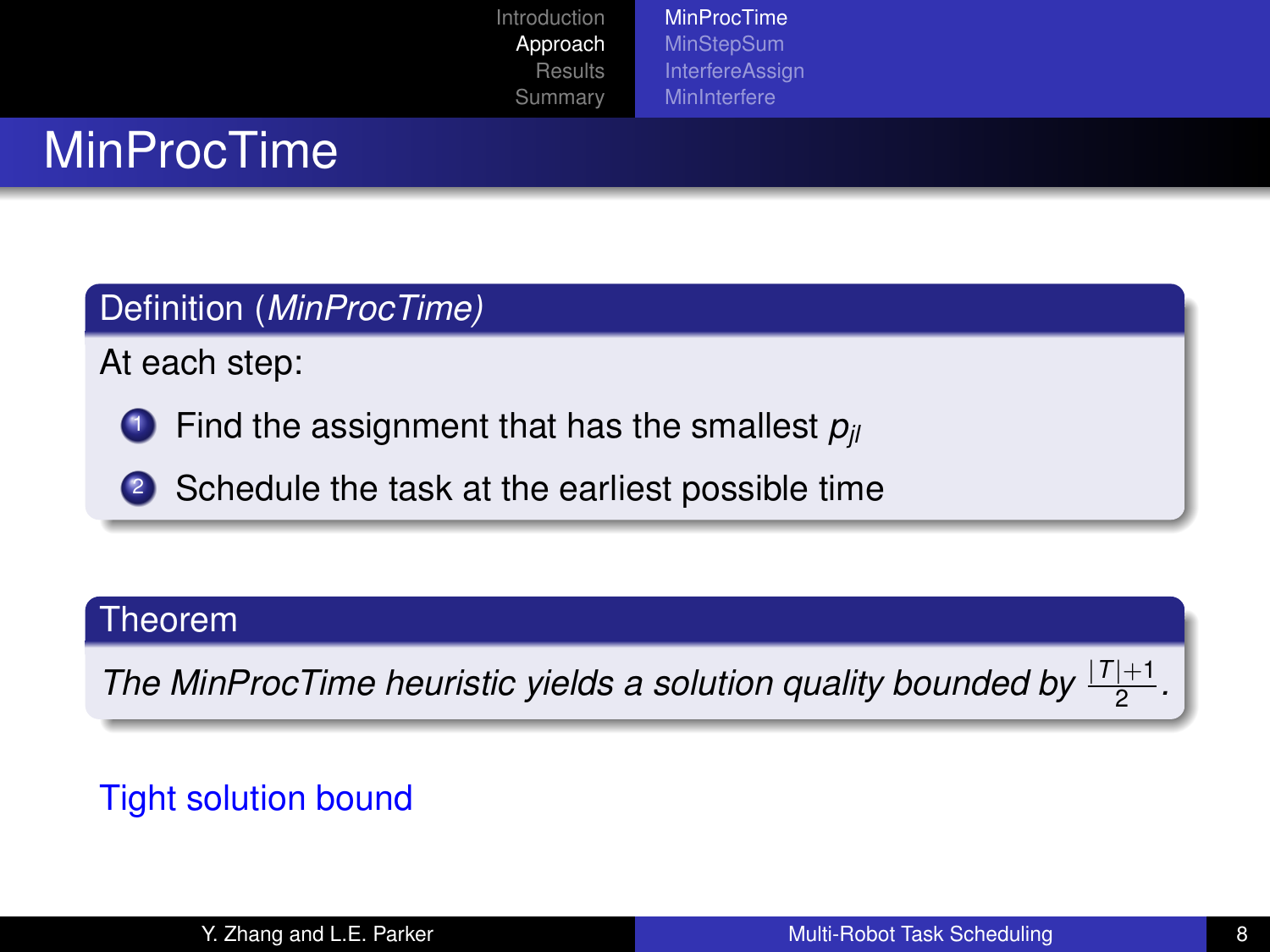<span id="page-8-0"></span>[MinProcTime](#page-7-0) **[MinStepSum](#page-8-0)** [InterfereAssign](#page-9-0) **[MinInterfere](#page-14-0)** 

# **MinStepSum**

### Definition (*MinStepSum)*

At each step:

**D** Find the assignment that increases  $\sum_{l} e_{l}$  the least

#### Theorem

The MinStepSum heuristic yields a solution quality bounded by  $\frac{|T|+1}{2}$ .

### Tight solution bound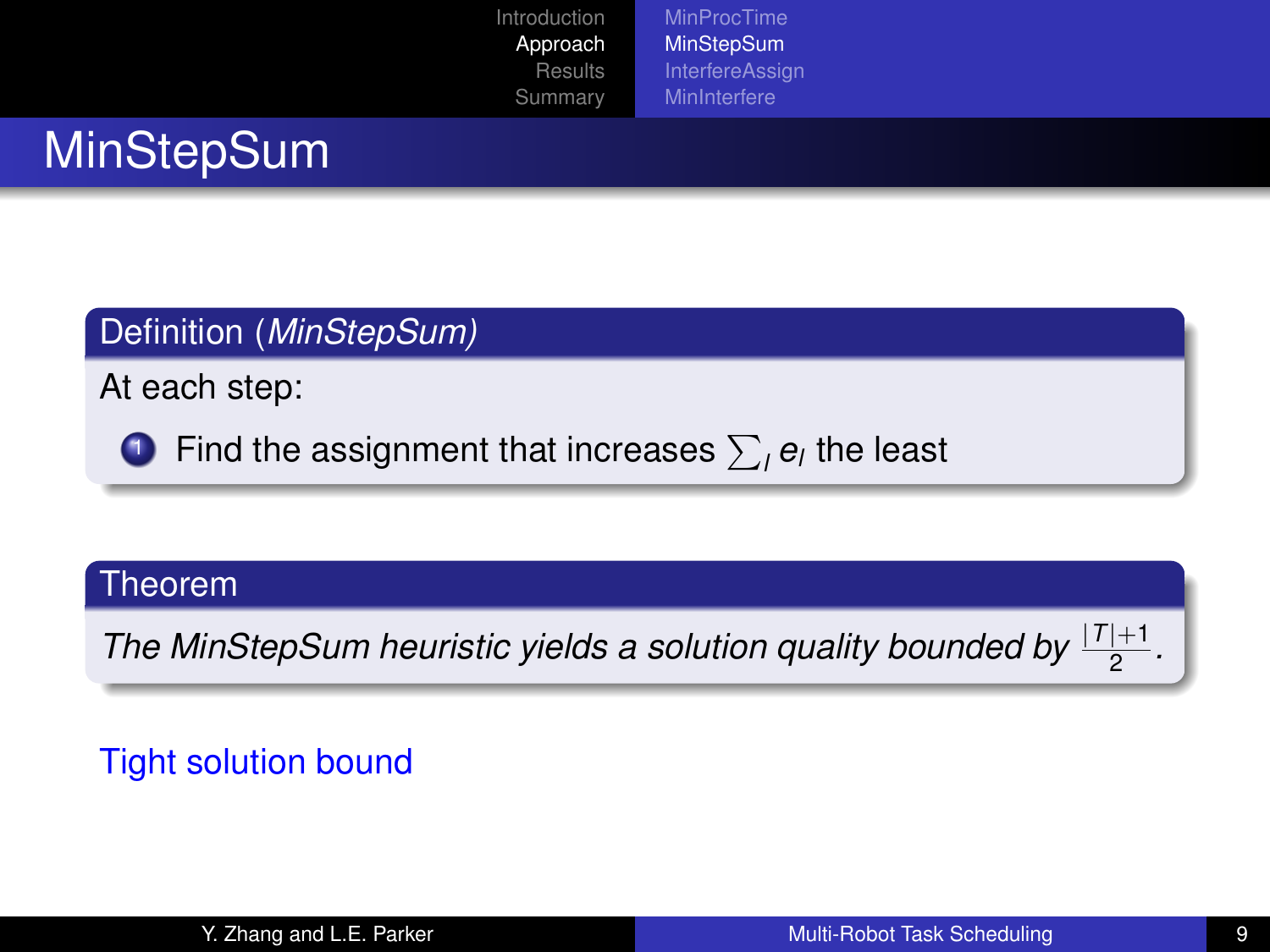[Introduction](#page-1-0) [Approach](#page-6-0) **[Results](#page-16-0)** [Summary](#page-25-0) [MinProcTime](#page-7-0)

**[MinStepSum](#page-8-0) [InterfereAssign](#page-9-0) [MinInterfere](#page-14-0)** 

# InterfereAssign

To consider the interference between coalitions:

Definition (*Coalition Interference)*

For any two coalitions  $c_j$  and  $c_{j'}$   $(j \neq j')$ ,  $c_j$  interferes (or conflicts) with *c*<sub>*j*</sub> if and only if *c<sub>j</sub>* ∩ *c<sub>j</sub>* ≠ ∅.

Consider the impact of an assignment  $c_j \rightarrow t_l$  on  $\sum_l e_l$ :

- <sup>1</sup> The assignment's processing time *pjl*
- <sup>2</sup> Tasks that are scheduled on *c<sup>j</sup>* after *t<sup>l</sup>*
- <span id="page-9-0"></span><sup>3</sup> Tasks scheduled on coalitions that interfere with *c<sup>j</sup>*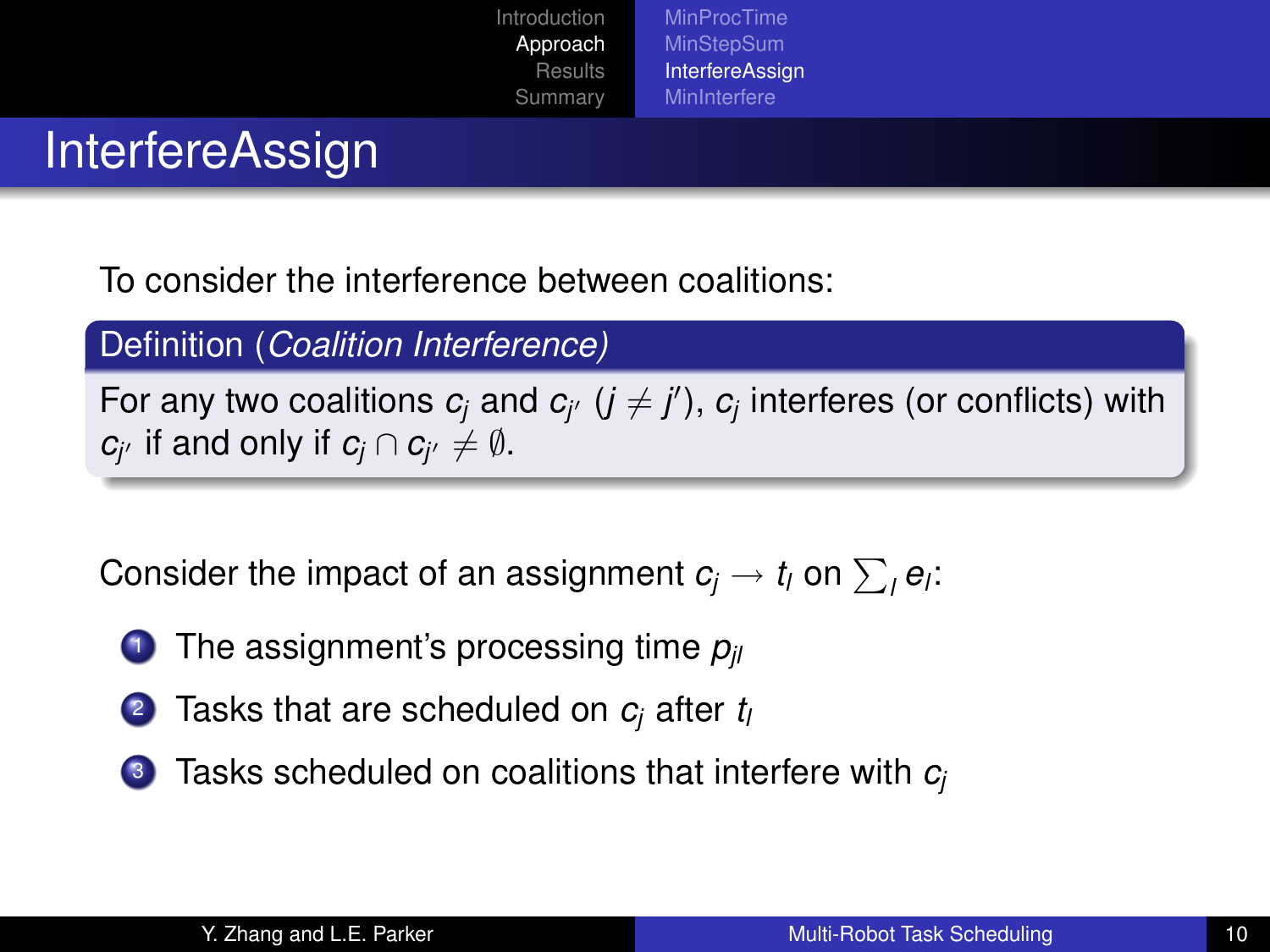#### [MinProcTime](#page-7-0) **[MinStepSum](#page-8-0)** [InterfereAssign](#page-9-0) **[MinInterfere](#page-14-0)**

# InterfereAssign

For  $c_j \rightarrow t$ *l*:

- **1** The assignment's processing time  $p_{ij}$
- <sup>2</sup> Tasks that are scheduled on *c<sup>j</sup>* after *t<sup>l</sup>*

Together, contribute *Ijl* · *pjl*

 $I_{ij}$ : scheduling position for  $t_i$  on  $c_i$ 

For example:

 $c_2 : t_2 \Rightarrow t_1 \Rightarrow t_3$ 

For  $t_2$ ,  $t_{22} = 3$  (including influence on  $t_1$  and  $t_3$ )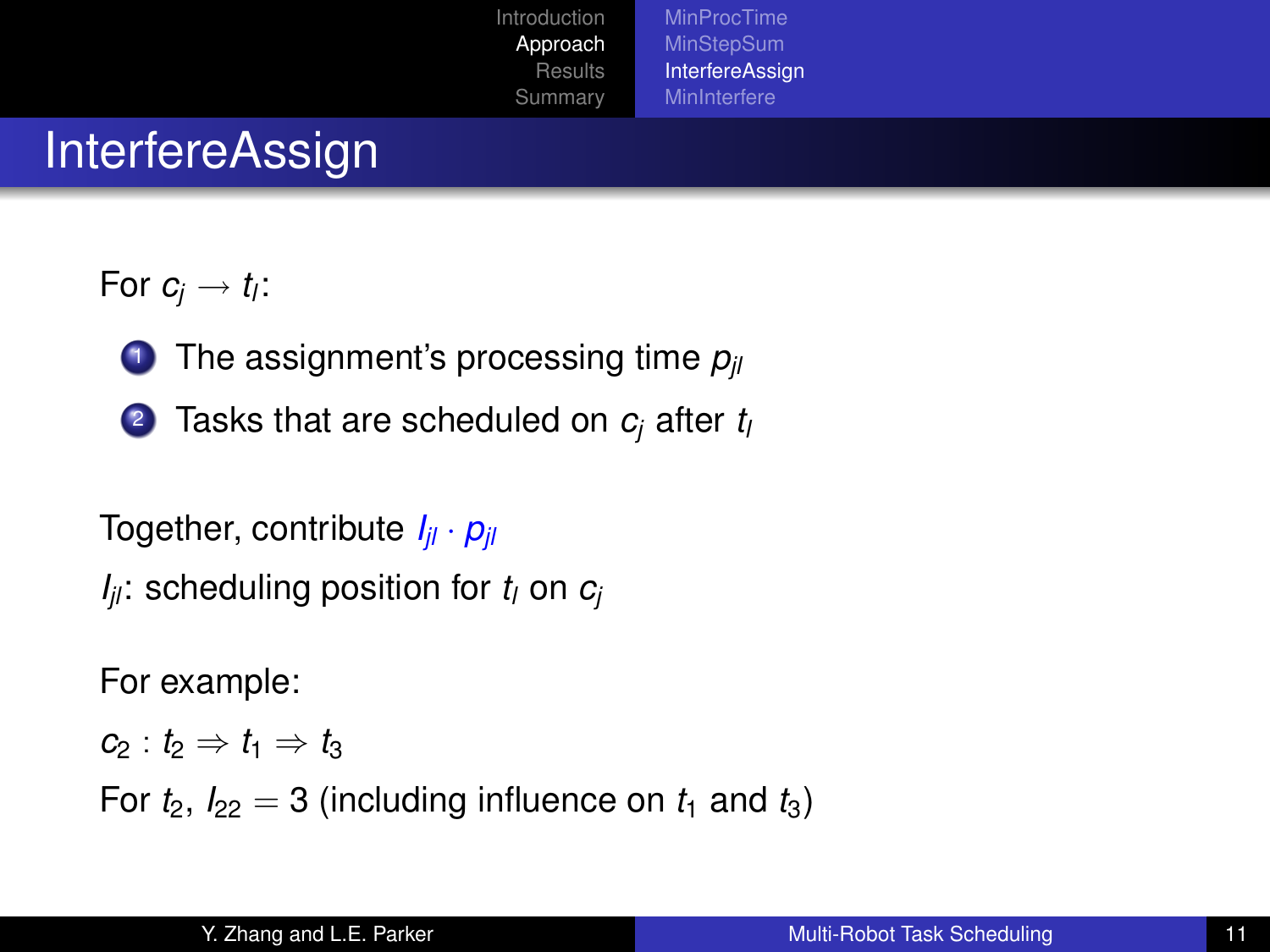[MinProcTime](#page-7-0) **[MinStepSum](#page-8-0)** [InterfereAssign](#page-9-0) **[MinInterfere](#page-14-0)** 

# **InterfereAssign**

For  $c_j \rightarrow t$ *l*:

<sup>3</sup> Tasks scheduled on coalitions that influence with *c<sup>j</sup>*

Upper bound is  $| \cup_{c \in F_i} N_c | \cdot p_{ij}$ 

- *Fj* : coalitions that interfere with *c<sup>j</sup>*
- *Nc*: set of tasks that *c* can accomplish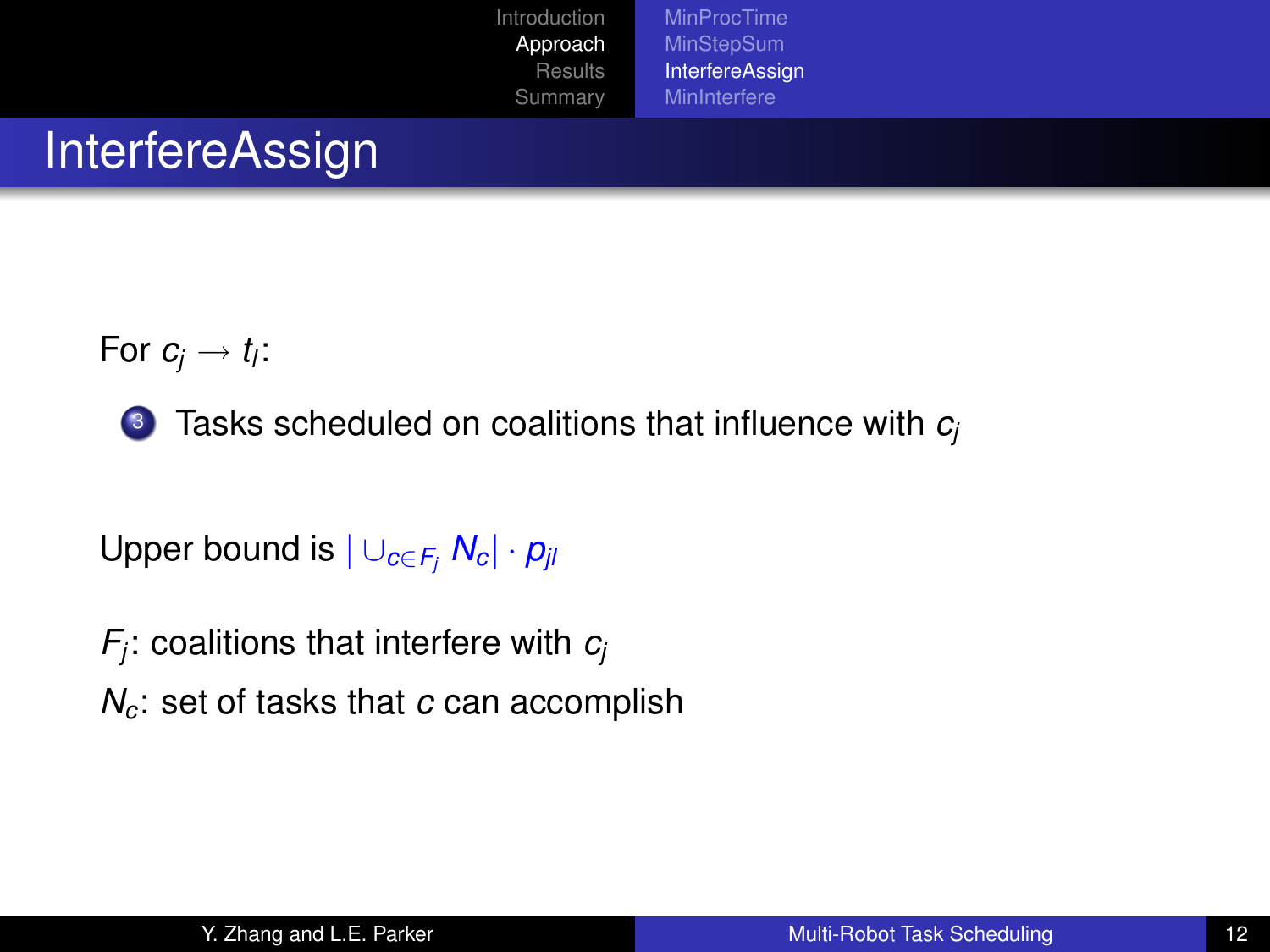[Introduction](#page-1-0) [Approach](#page-6-0) **[Results](#page-16-0)** [Summary](#page-25-0) **[MinProcTime](#page-7-0) [MinStepSum](#page-8-0) [InterfereAssign](#page-9-0) [MinInterfere](#page-14-0)** 

Convert *MPM MPT* to *MPM* by constructing an assignment problem:

- Create a task node for each task *t<sup>l</sup>*
- Create a coalition-position node for each coalition *c<sup>j</sup>* and position pair, with positions ranging from 1 to *N<sup>c</sup><sup>j</sup>* for coalition *c<sup>j</sup>*
- If a coalition *c<sup>j</sup>* can accomplish a task *t<sup>l</sup>* , connect *t<sup>l</sup>* with all coalition-position nodes for *c<sup>j</sup>* , and set the weights to be  $(| \cup_{c \in F_i} N_c | + I_{ii}) \cdot p_{ii}$ , respectively, based on  $I_{ii}$

Now, solve this problem optimally.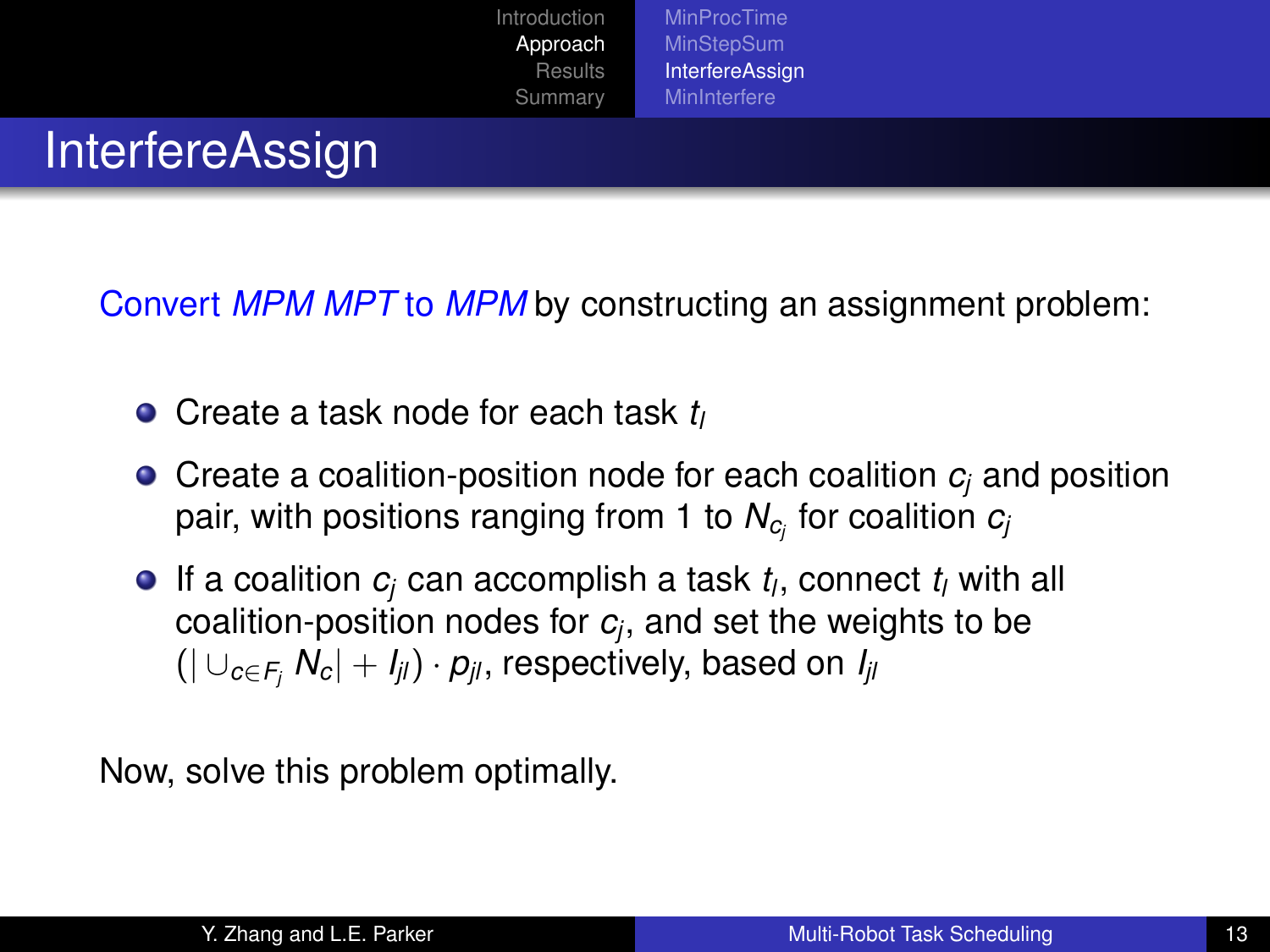#### **[MinProcTime](#page-7-0) [MinStepSum](#page-8-0) [InterfereAssign](#page-9-0) [MinInterfere](#page-14-0)**

# InterfereAssign

#### Lemma

*There exists a schedule that is no worse than the solution of the assignment problem.*

#### Theorem

*The schedule that is constructed from the solution of the assignment problem yields a solution quality bounded by* max*<sup>j</sup>* | ∪*c*∈*F<sup>j</sup> Nc*| + 1*.*

- Quality dependent on complex structure of the problem instance
- Less coalition interference, better quality
- Optimal solution for single robot tasks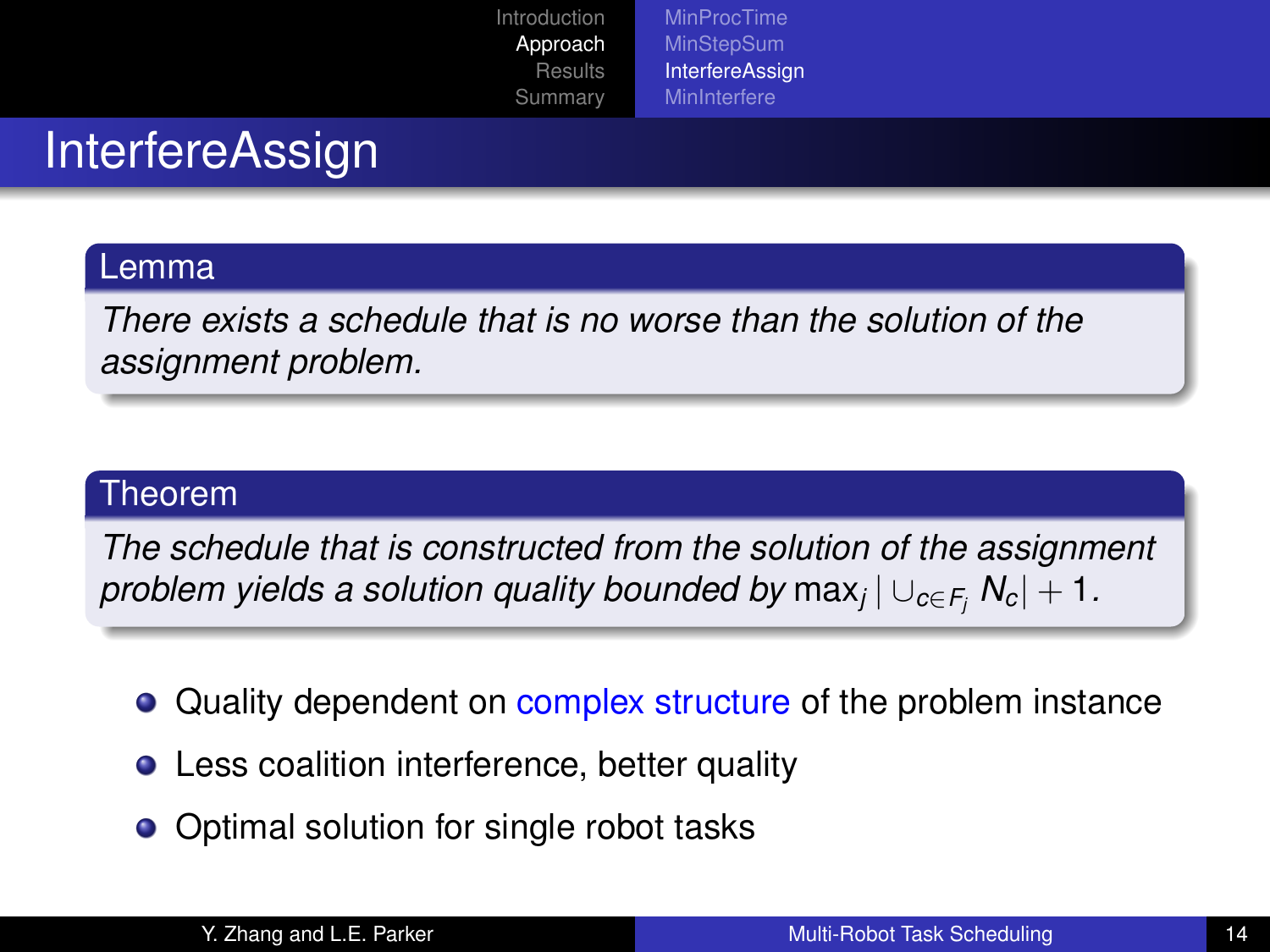[Introduction](#page-1-0) [Approach](#page-6-0) [Results](#page-16-0) [Summary](#page-25-0) [MinProcTime](#page-7-0) **[MinStepSum](#page-8-0)** [InterfereAssign](#page-9-0) **[MinInterfere](#page-14-0)** 

### **MinInterfere**

In *InterfereAssign*:

• 
$$
|\cup_{c \in F_j} N_c|
$$
 is an overestimation

### Definition (*MinInterfere)*

At each step:

$$
\bullet
$$

Compute  $\beta_{ij}$  and choose the assignment that minimizes it:

<span id="page-14-0"></span>
$$
\beta_{jl} = e_{jl} + |\cup_{c \in F_j} N_c \setminus M_{jl}| \cdot p_{jl}
$$

*M*<sub>*j*</sub>: *t*<sub>*l*</sub> ∪ the set of tasks that are scheduled before  $c_i$  → *t*<sub>*l*</sub>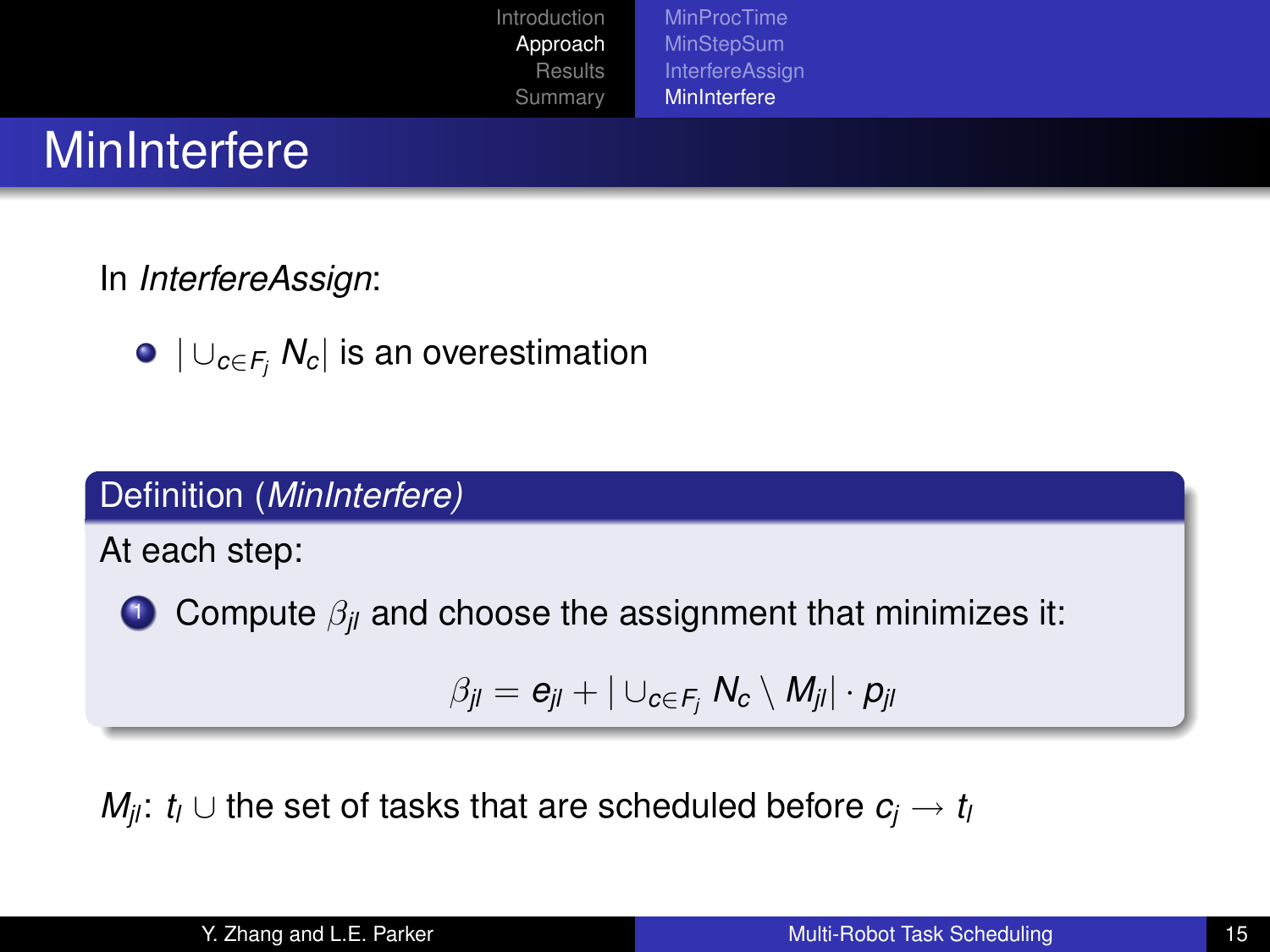[MinProcTime](#page-7-0) **[MinStepSum](#page-8-0)** [InterfereAssign](#page-9-0) **[MinInterfere](#page-14-0)** 



### Table: SUMMARY OF DISCUSSED HEURISTICS

| <b>Name</b>            | <b>Solution Bound</b>               | <b>Complexity</b> |
|------------------------|-------------------------------------|-------------------|
| Optimal                |                                     | O(( C  T ))       |
| <b>MinProcTime</b>     |                                     | $O( C  T ^3)$     |
| <b>MinStepTime</b>     |                                     | $O( C  T ^3)$     |
| <b>InterfereAssign</b> | $\max_j  \cup_{c \in F_i} N_c  + 1$ | $O( C ^3 T ^3)$   |
| MinInterfere           | <b>Not Determined</b>               |                   |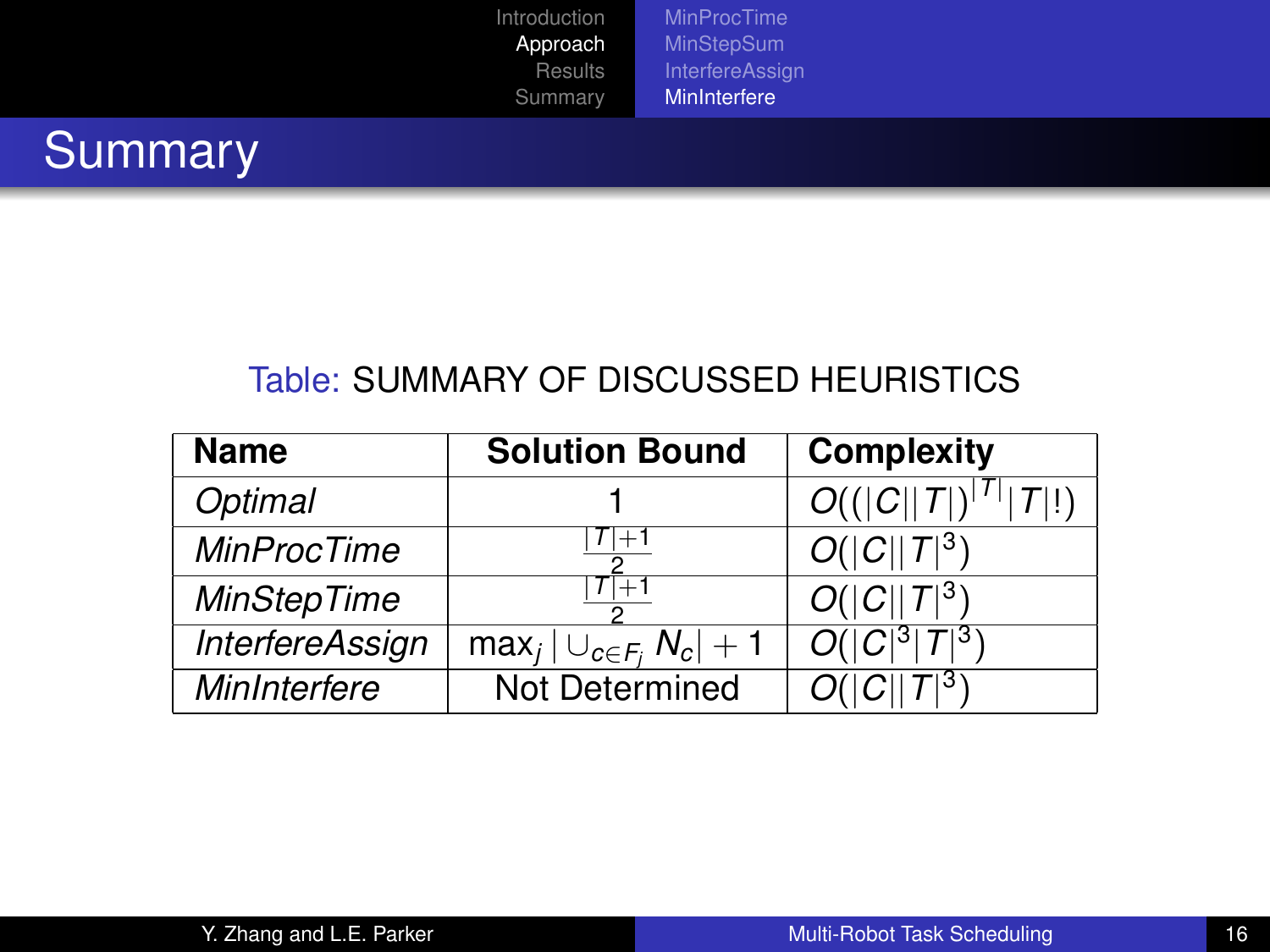[A simple scenario](#page-16-0) [Performance analysis](#page-18-0) [Time analysis](#page-24-0)

### A simple scenario



<span id="page-16-0"></span>

| Task            | <b>Robots Required</b>     | <b>Process Time</b> |
|-----------------|----------------------------|---------------------|
| 1) Object 1     | One gripper, one localizer |                     |
| 2) Obiect 2     | One gripper, one localizer |                     |
| 3) Large Object | Two grippers               |                     |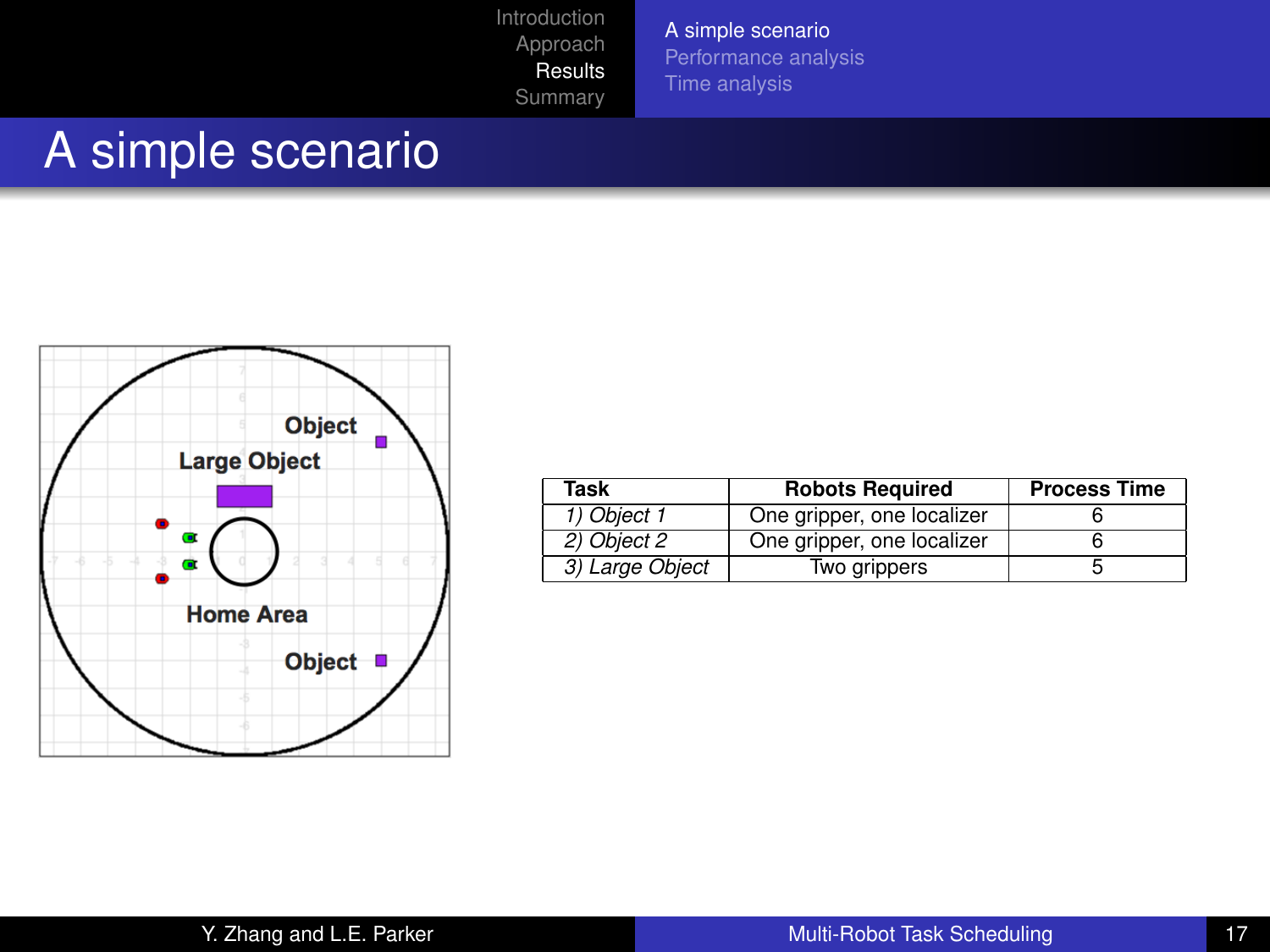[A simple scenario](#page-16-0) [Performance analysis](#page-18-0) [Time analysis](#page-24-0)

### A simple scenario





Figure: Schedules created by our heuristics

Heuristics that consider the interference produce the optimal solution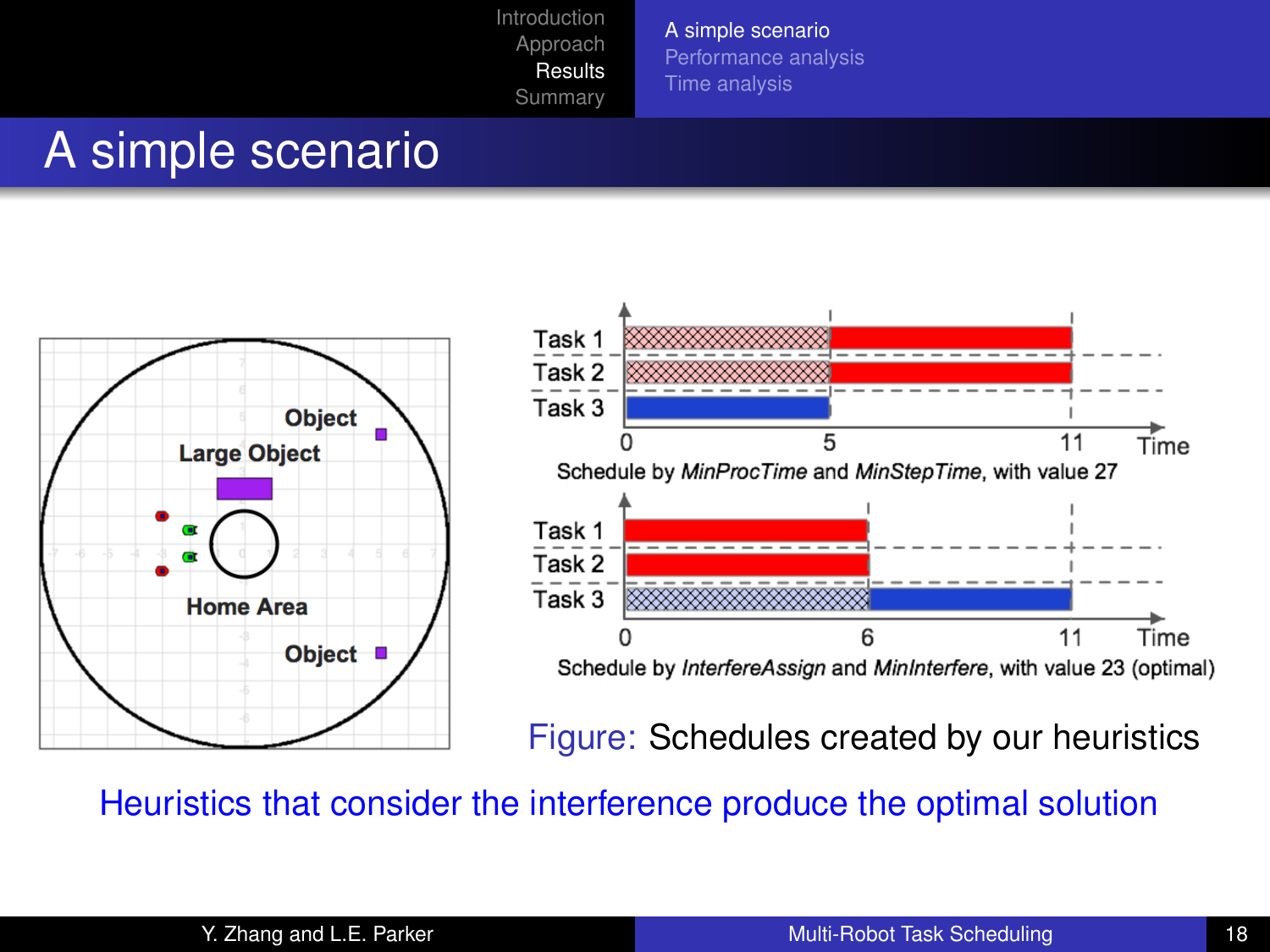<span id="page-18-0"></span>[A simple scenario](#page-16-0) [Performance analysis](#page-18-0) [Time analysis](#page-24-0)

### **Parameters**

### Table: PARAMETERS USED IN THE SIMULATIONS

| <b>Parameter</b>   | <b>Description</b>                                  |
|--------------------|-----------------------------------------------------|
| $n_c$              | No. of coalitions                                   |
| $n_{t}$            | No. of tasks                                        |
| $n_{f}$            | Average no. of conflicting coalitions per coalition |
| $n_e$              | Average no. of executable tasks per coalition       |
| $n_{min}, n_{max}$ | Minimum and maximum processing time                 |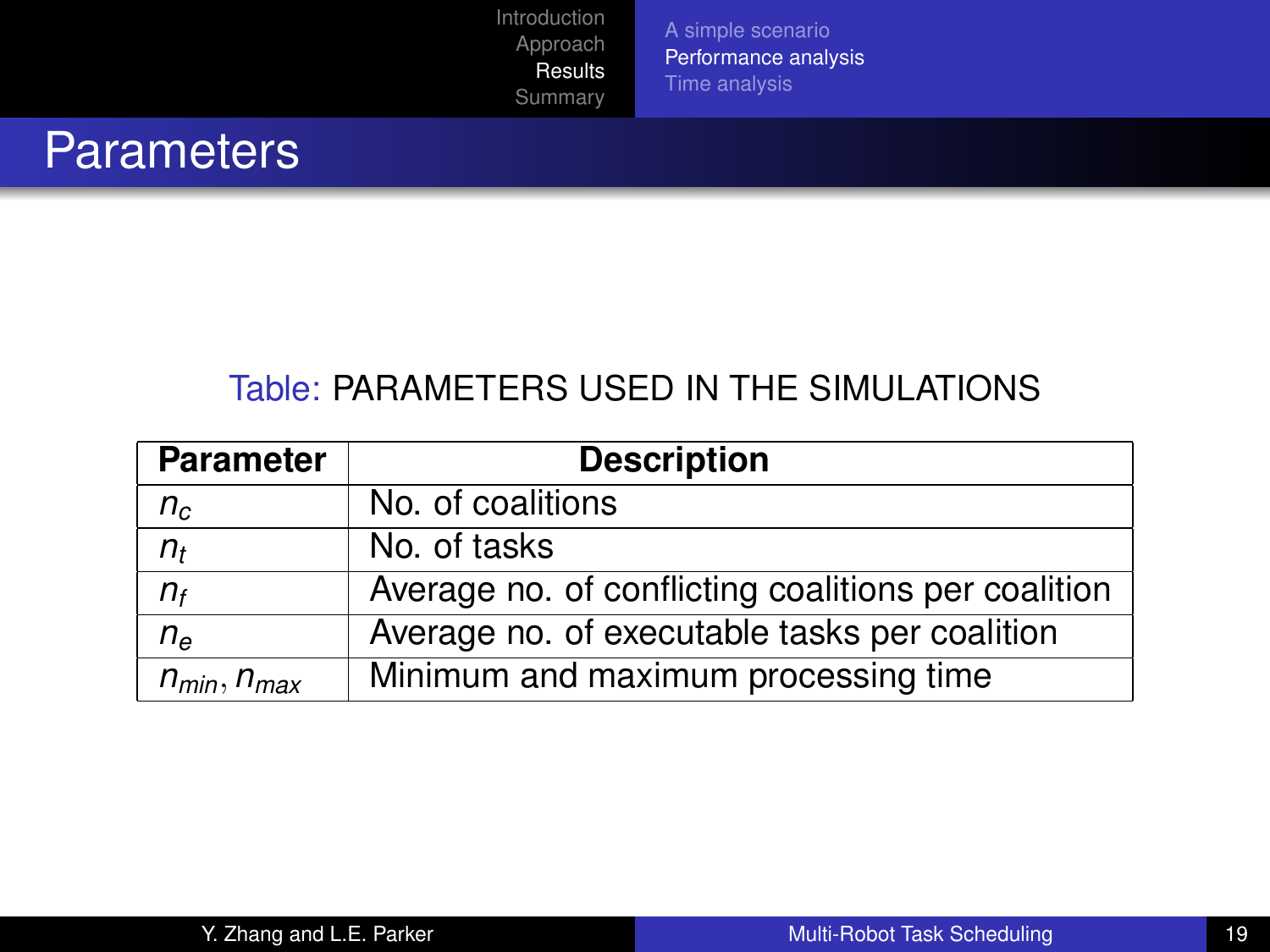[A simple scenario](#page-16-0) [Performance analysis](#page-18-0) [Time analysis](#page-24-0)

# Varying *n<sup>c</sup>*



The average solution quality is better than the proven bounds *MinStepSum*, *InterfereAssign* and *MinInterfere* perform similarly; *InterfereAssign* is better for smaller  $n_c$  (i.e., 3 – 4)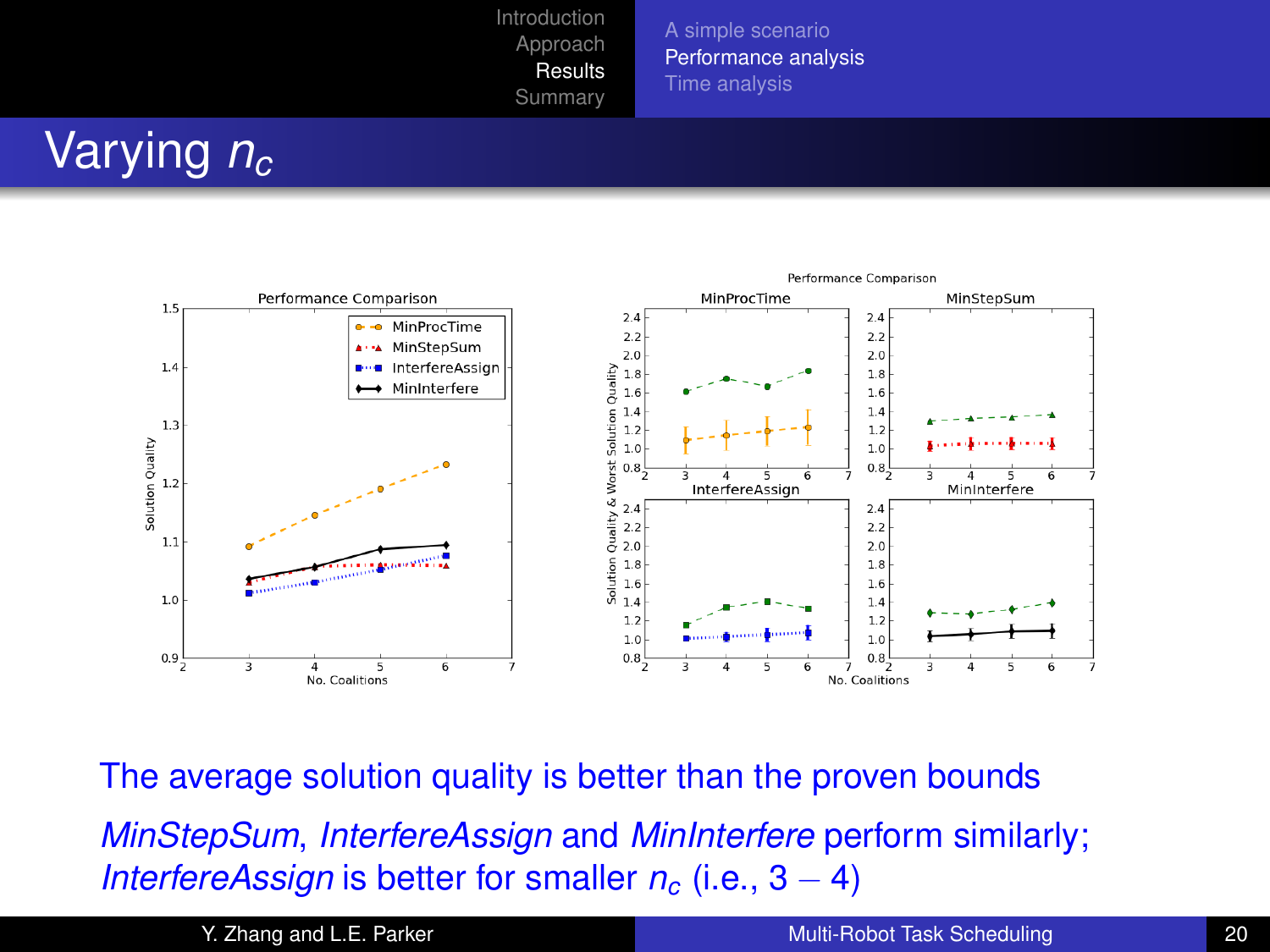[A simple scenario](#page-16-0) [Performance analysis](#page-18-0) [Time analysis](#page-24-0)

# Varying *n<sup>t</sup>*



### Similar observations

Since  $n_f$  stays as a constant, the curve formed is smoother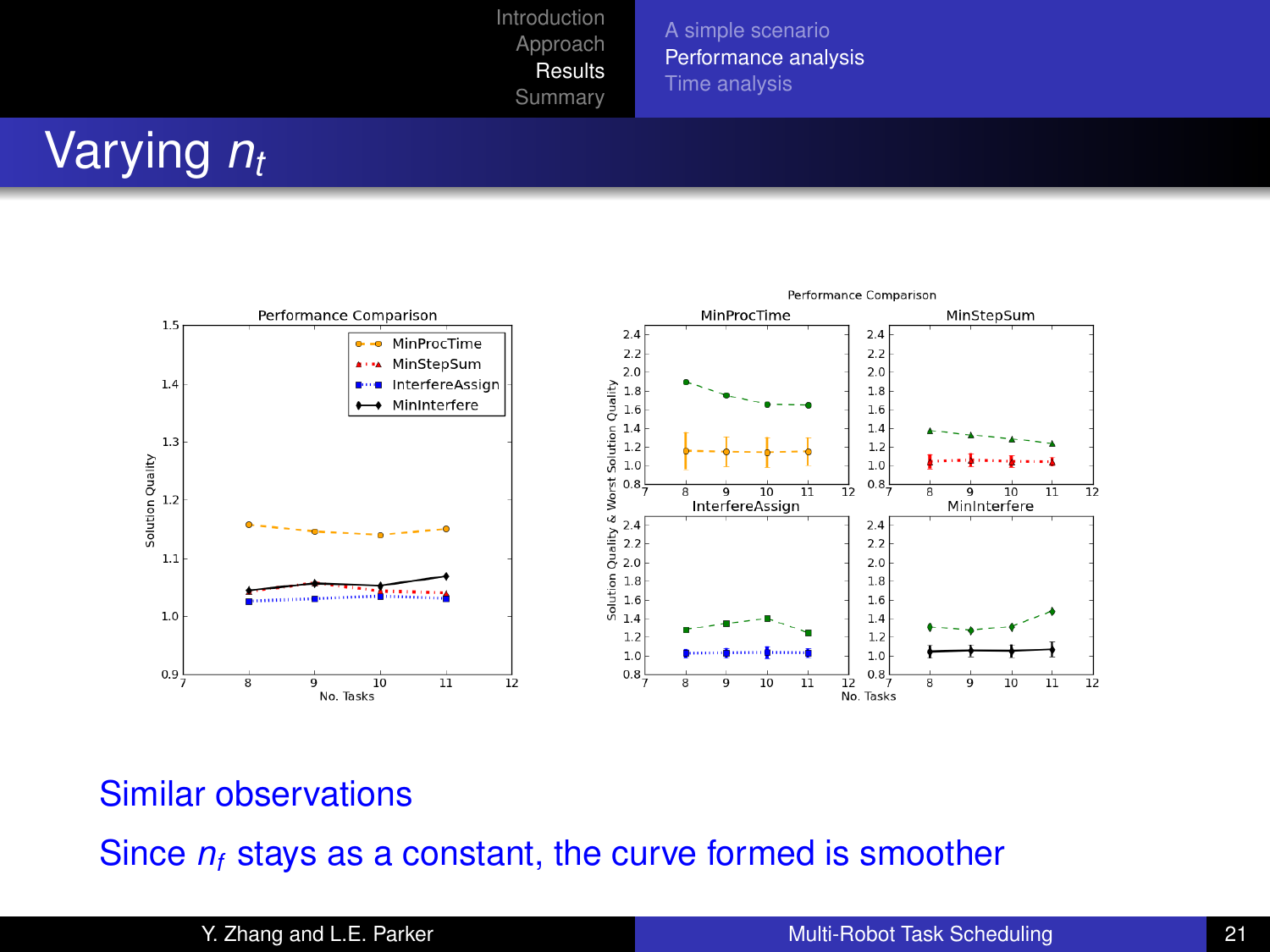[A simple scenario](#page-16-0) [Performance analysis](#page-18-0) [Time analysis](#page-24-0)

# Varying *n<sup>f</sup>*



#### Performance decreases as the interference becomes more complex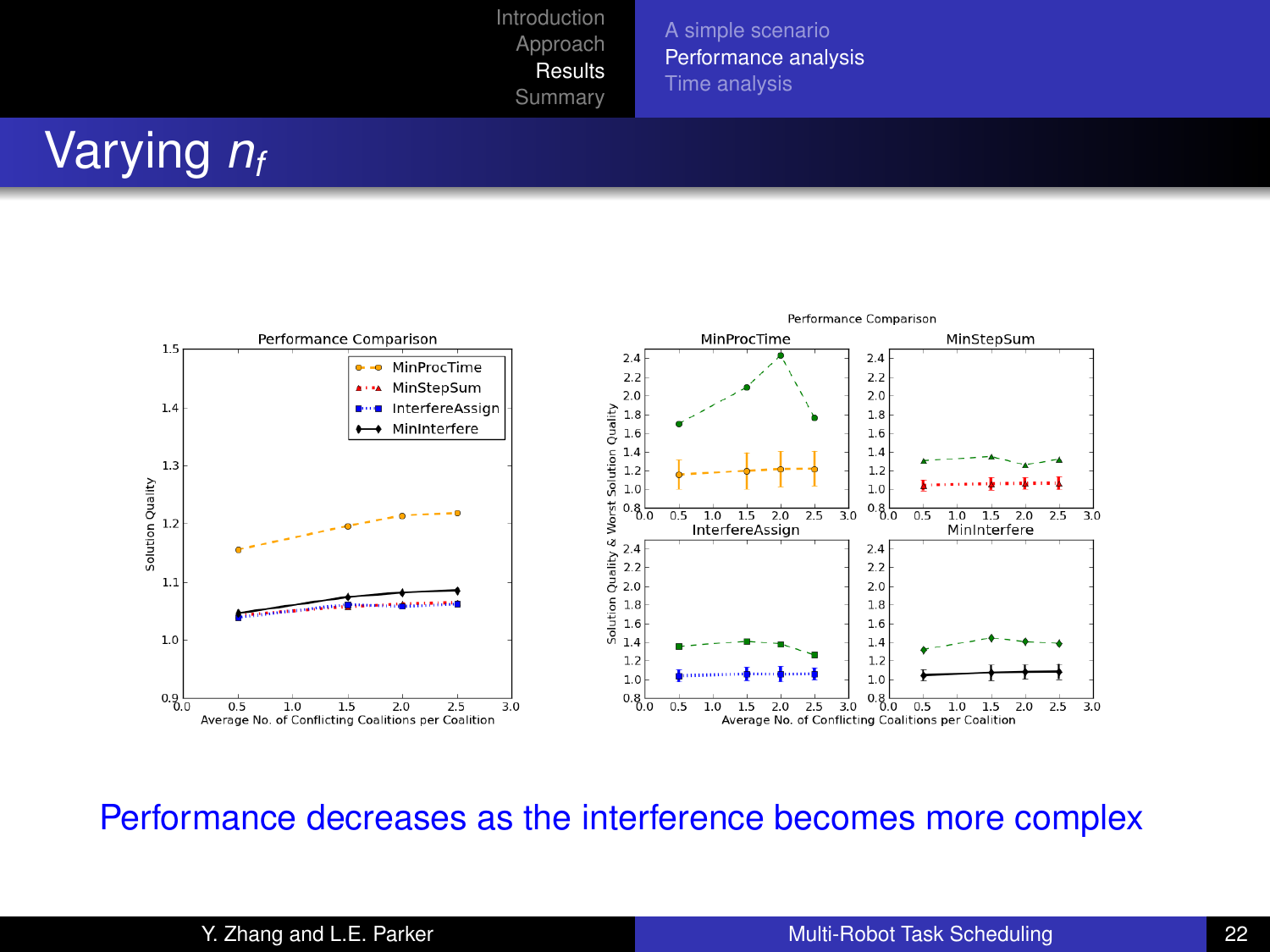[A simple scenario](#page-16-0) [Performance analysis](#page-18-0) [Time analysis](#page-24-0)

# Varying *nmax*



#### Increase of *nmax* does not always decrease the performance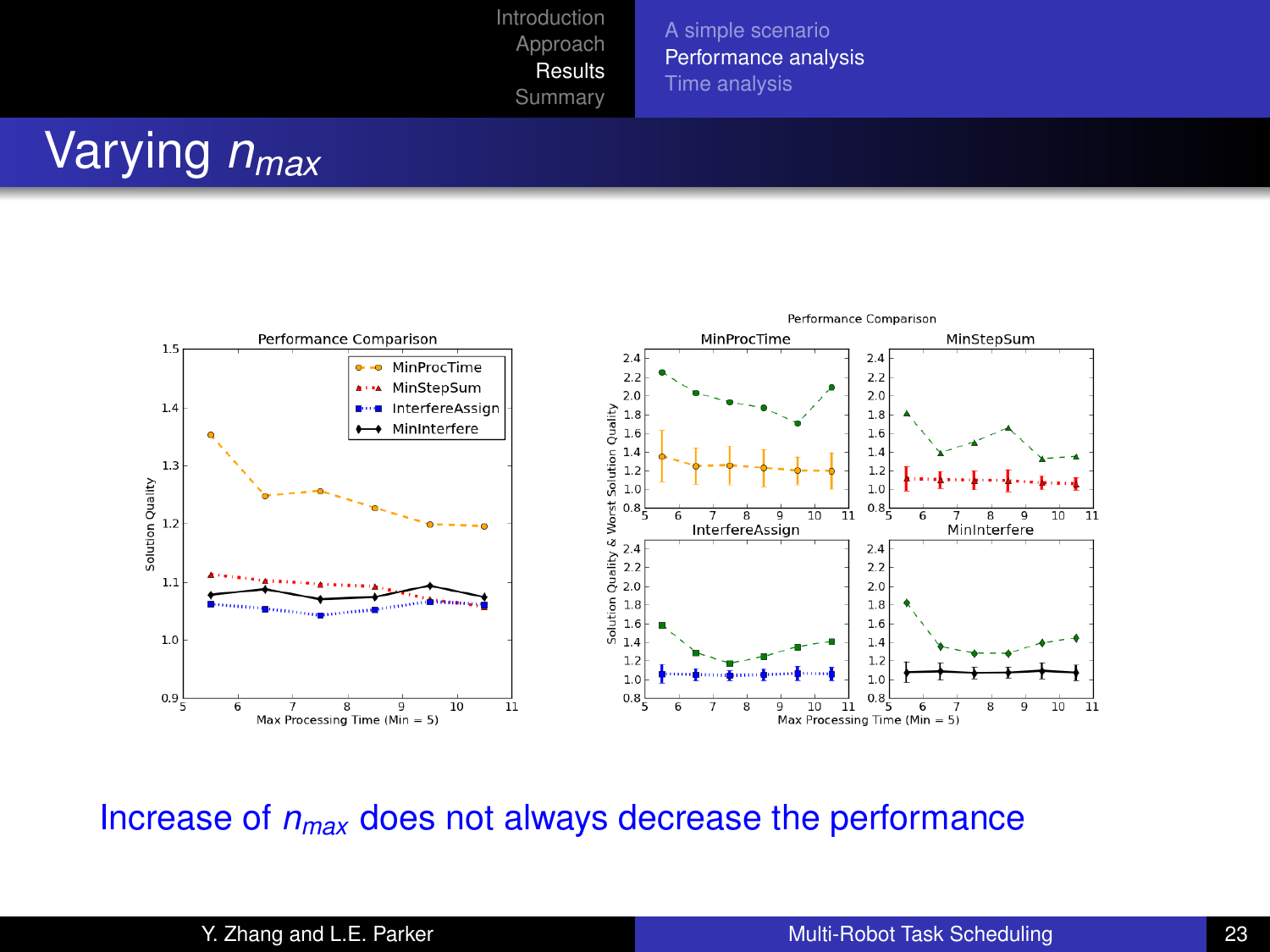[A simple scenario](#page-16-0) [Performance analysis](#page-18-0) [Time analysis](#page-24-0)

# Varying  $n_{max}$ , with large  $n_c$  and  $n_t$



#### MinStepSum performs slightly better with large *n<sup>c</sup>* and *n<sup>t</sup>*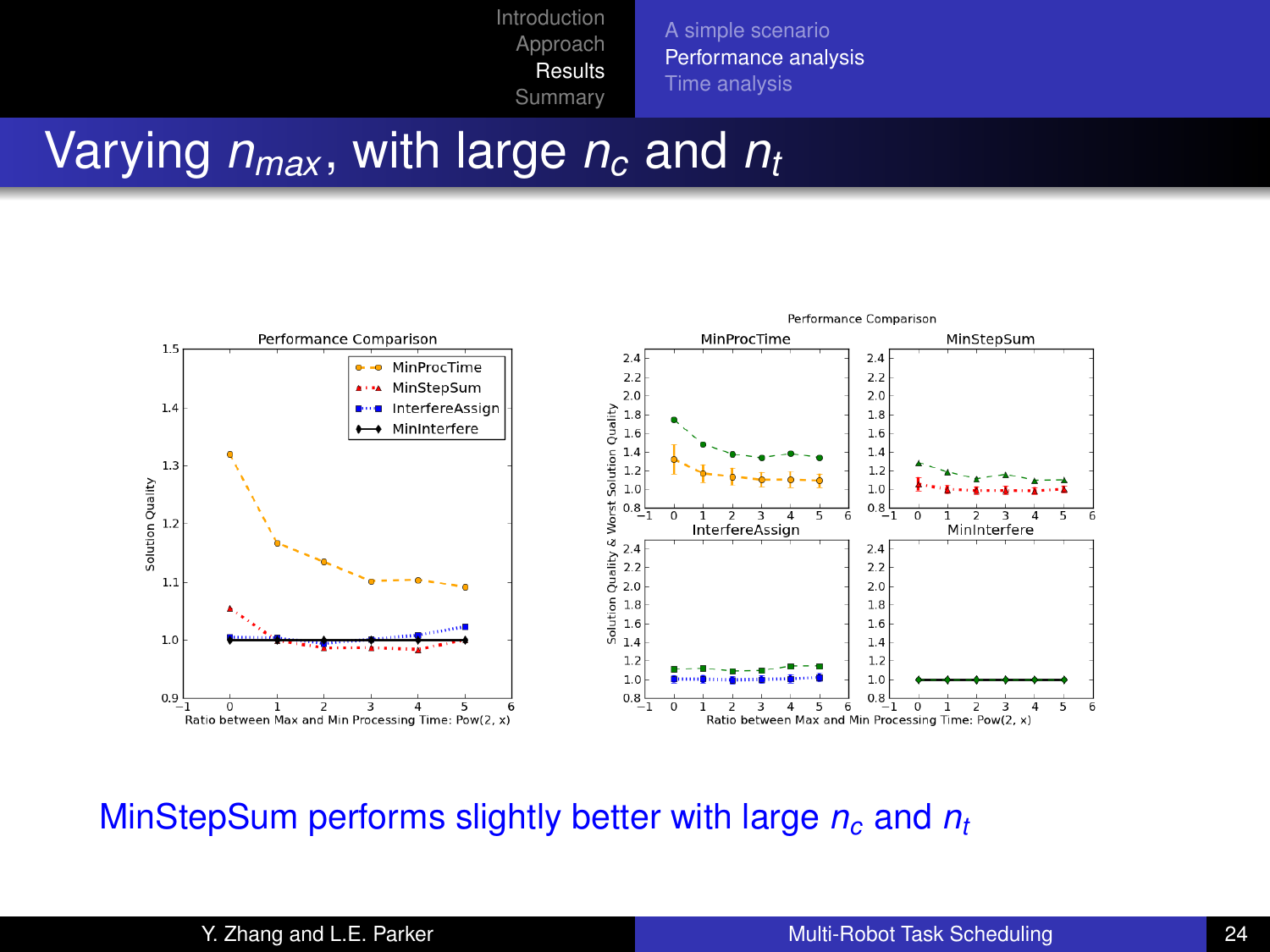<span id="page-24-0"></span>[A simple scenario](#page-16-0) [Performance analysis](#page-18-0) [Time analysis](#page-24-0)

Time analysis. Left: Varying *nc*. Right: Varying *n<sup>t</sup>*



Has potentials to be applied to large-size problems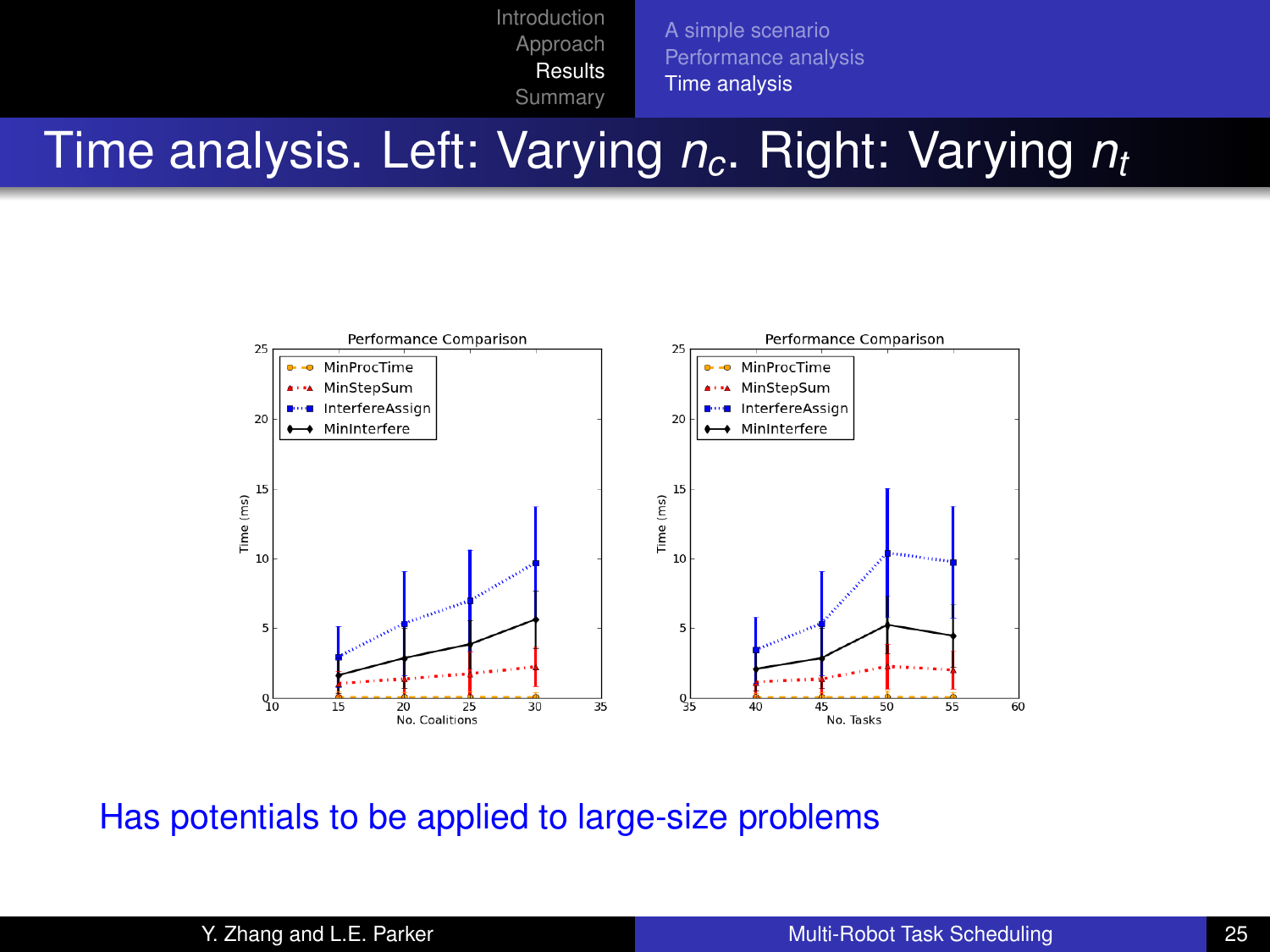### **Conclusions**

- When there is less interference between coalitions, use InterfereAssign
- <span id="page-25-0"></span>**O** Otherwise, choose the best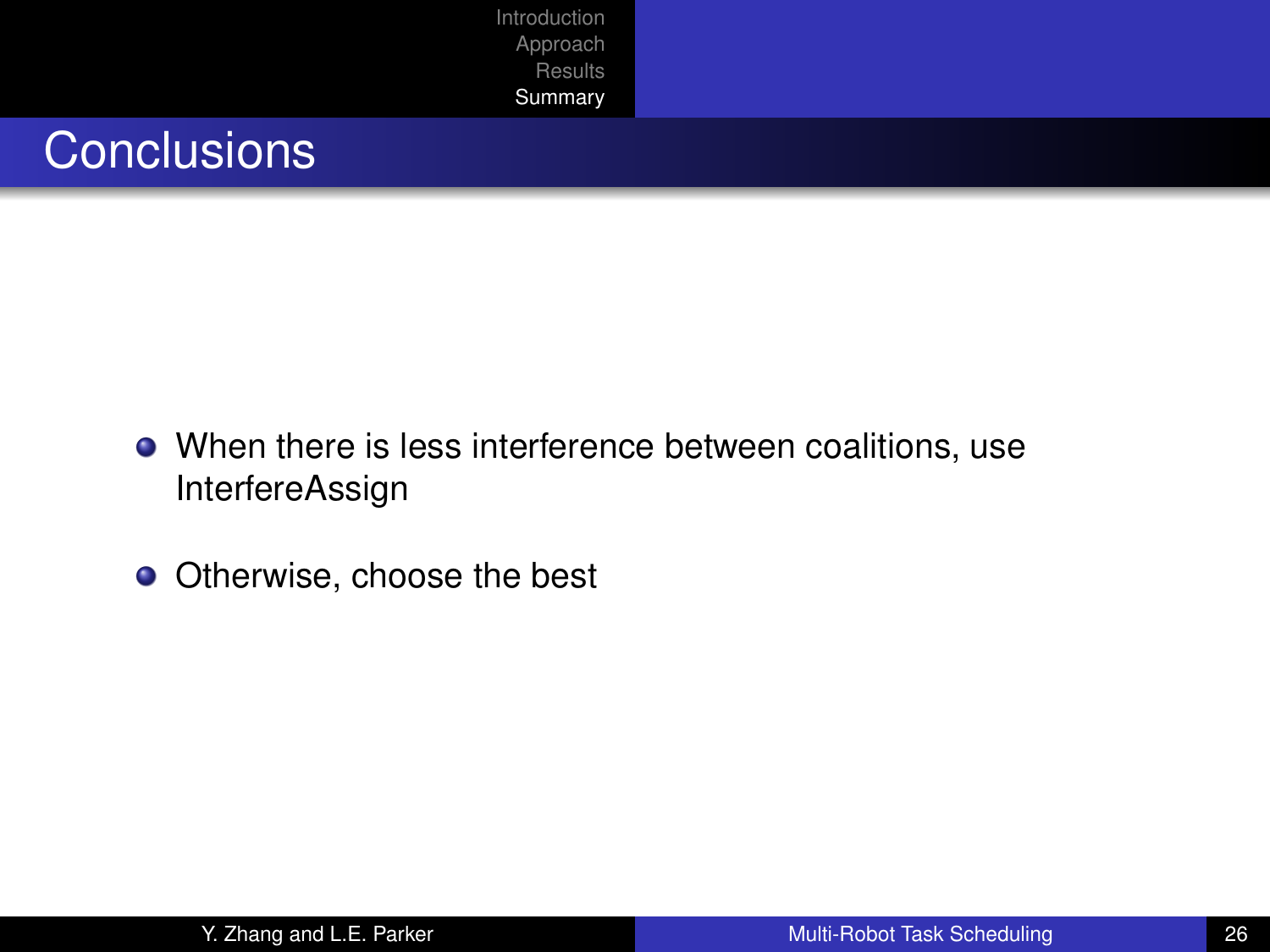### **Contributions**

- Considers the scheduling problem for multi-robot tasks at the coalition level
- **•** Proposes four efficient heuristics to address the problem with provable solution bounds
- **•** Provides formal analyses and simulation results to demonstrate and compare their performances